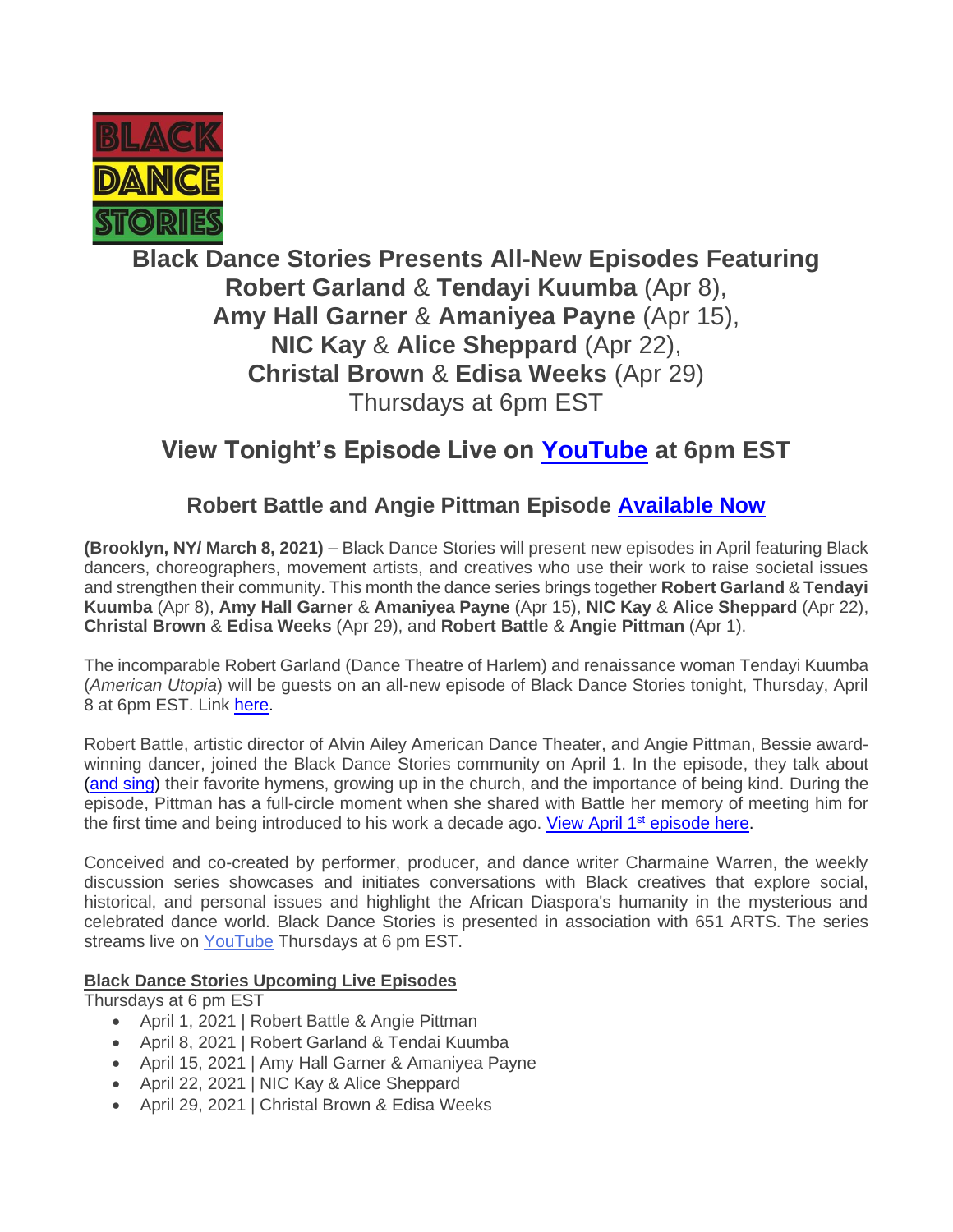In January 2021, Black Dance Stories and 651 ARTS announced their partnership to co-present the series for the Spring 2021 season. The new partnership reflects Black Dance Stories' commitment to support, uphold, highlight, and celebrate Black creatives and mark the first time 651 presents an online series as part of its suite of programming. For more information, visit Black Dance Stories website for more information [www.blackdancestories.org](http://www.blackdancestories.org/)

Press Contact: Cynthia Tate at [cynthia.atate@gmail.com](mailto:cynthia.atate@gmail.com)

Continue the conversation! For exclusive photos, updates, and more follow *Black Dance Stories* [Instagram.com/BlackDanceStories](https://www.instagram.com/blackdancestories/) [Facebook.com/BlackDanceStories](https://www.facebook.com/Black-Dance-Stories-114655733639715/?ref=page_internal) [Twitter.com/BlackDanceStories](https://twitter.com/blkdancestories?s=11) [YouTube.com/BlackDanceStories](https://www.youtube.com/channel/UChAdMkDQCaGWCIaBoSZirTg)

Please consider donating to *Black Dance Stories* in support of this free virtual program. Venmo your contribution to @BlackDanceStories.

### **Note to Editor**

**Robert Battle** became artistic director of Alvin Ailey American Dance Theater in July 2011 after being personally selected by Judith Jamison, making him only the third person to head the Company since it was founded in 1958. Mr. Battle has a long-standing association with the Ailey organization. A frequent choreographer and artist-in-residence at Ailey since 1999, he has set many of his works on Alvin Ailey American Dance Theater and Ailey II, and at The Ailey School. The Company's repertory includes his ballets *Ella, Juba, The Hunt, In/Side, No Longer Silent*, and *Mass*.

In addition to expanding the Ailey repertory with works by artists as diverse as Kyle Abraham, Aszure Barton, Ronald K. Brown, Christopher Wheeldon, Rennie Harris, Hofesh Schechter, Jiří Kylián, Wayne McGregor, Robert Moses, Ohad Naharin, and Paul Taylor, Mr. Battle has also instituted the *New Directions Choreography Lab* to help develop the next generation of choreographers. Mr. Battle's journey to the top of the modern dance world began in the Liberty City neighborhood of Miami, Florida. He showed artistic talent early and studied dance at a high school arts magnet program before moving on to Miami's New World School of the Arts, under the direction of Daniel Lewis and Gerri Houlihan, and finally to the dance program at The Juilliard School, under the direction of Benjamin Harkarvy, where he met his mentor, Carolyn Adams. He danced with the Parsons Dance Company from 1994 to 2001, and also set his choreography on that company starting in 1998. Mr. Battle then founded his own Battleworks Dance Company, which made its debut in 2002 in Düsseldorf, Germany, as the U.S. representative to the World Dance Alliance's Global Assembly. Battleworks subsequently performed extensively at venues including The Joyce Theater, Dance Theater Workshop, American Dance Festival, and Jacob's Pillow Dance Festival.

Mr. Battle was honored as one of the "Masters of African-American Choreography" by the Kennedy Center for the Performing Arts in 2005, and he received the prestigious Statue Award from the Princess Grace Foundation-USA in 2007. In 2014, he received an honorary doctorate from the University of the Arts and visited the White House to accept from President Obama, on behalf of Alvin Ailey, the National Medal of Freedom – the nation's highest civilian honor. Mr. Battle was named a 2015 Visiting Fellow for The Art of Change, an initiative by the Ford Foundation. In October 2015, Simon & Schuster published *MY STORY, MY DANCE*: *Robert Battle's Journey to Alvin Ailey*, an inspiring children's book based on Mr. Battle's life. He is a sought-after keynote speaker and has addressed a number of high-profile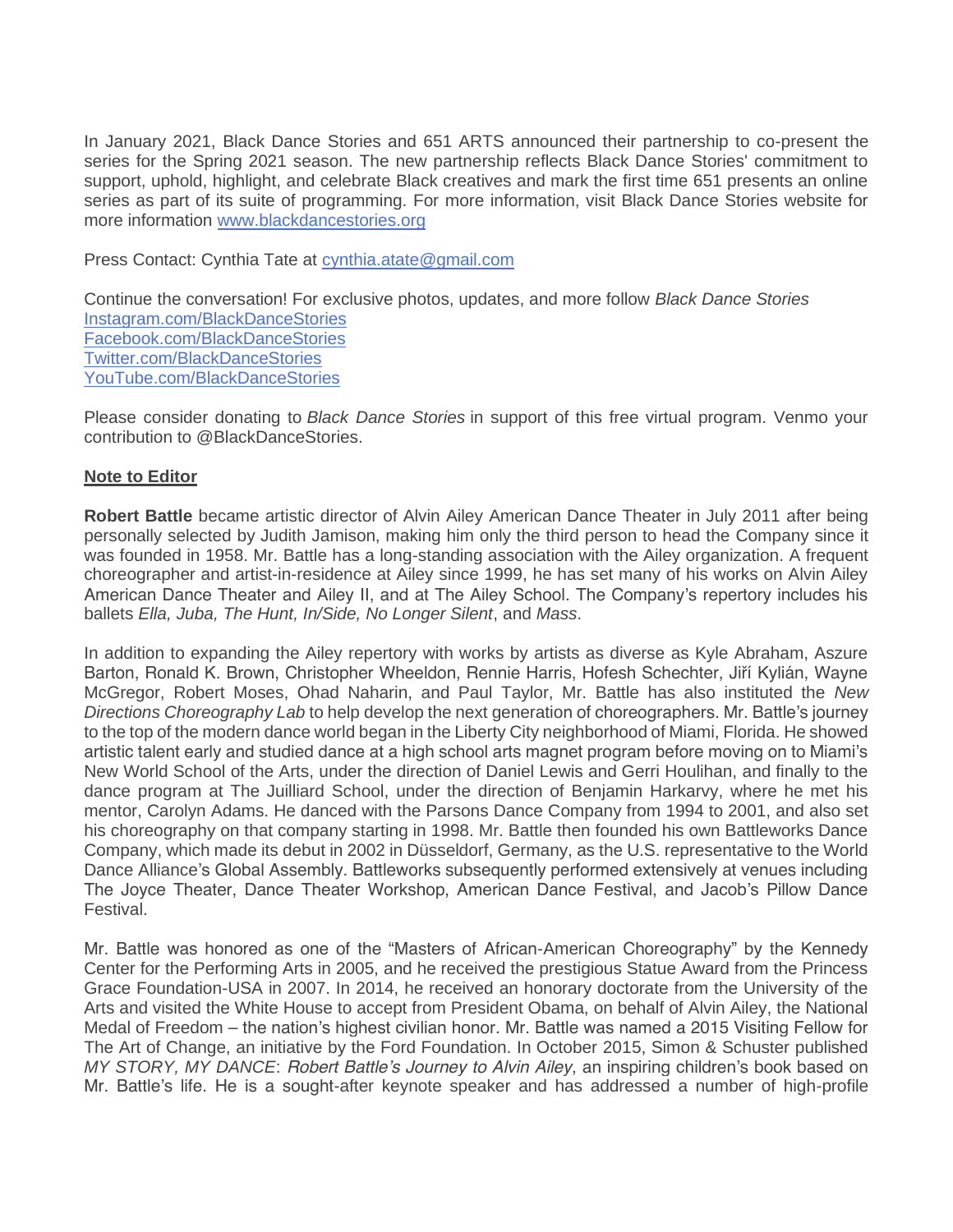organizations, including the United Nations Leaders Programme and the UNICEF Senior Leadership Development Programme.

**Angie Pittman** is a New York based Bessie award-winning dance artist, dance maker, and dance educator. Her choreographic work has been performed at The Kitchen, Gibney Dance, BAAD! (BlaktinX Performance Series), Movement Research at Judson Church, Triskelion Arts, STooPS, The Domestic Performance Agency, The KnockDown Center(Sunday Service), The Invisible Dog(Catch 73), and Danspace Project (Food for Thought 2017, Draftworks, Platform 2018, A Shared Evening of New Work 2019). Angie has had the pleasure of dancing in work by MBDance, Ralph Lemon, Tere O'Connor, Cynthia Oliver, Anna Sperber, Donna Uchizono Company, Jennifer Monson, Kim Brandt, Tess Dworman, Antonio Ramos and many others. Angie has also been able to create collaboratively with Jasmine Hearn, Jonathan Gonzalez, Athena Kokoronis, and Anita Mullin. She holds a MFA in Dance and Choreography with a graduate minor in African American Studies, and is a M'Singha Wuti certified teacher of the Umfundalai technique. Angie is a founding member of Skeleton Architecture, a vessel of Black womyn and gender nonconforming artists rooted in the rigor and power of the collective in practice. Angie's work resides in a space that investigates how the body moves through ballad, groove, sparkle, spirit, spirituals, ancestry, vulnerability, and power.

**Robert Garland** was a member of the Dance Theatre of Harlem Company achieving the rank of principal dancer. After creating a work for the DTH School Ensemble, Arthur Mitchell invited Robert Garland to create a work for The Dance Theatre of Harlem Company and appointed him the organization's first Resident Choreographer. He was also Director of the Professional Training Program of the DTH school, and the organization's webmaster. In addition to choreographing several ballets for DTH, Mr. Garland has also created works for New York City Ballet, Britain's Royal Ballet, Oakland Ballet and many others. His commercial work has included music videos, commercials and short films, including the children's television show Sesame Street, a Nike commercial featuring New York Yankee Derek Jeter, the NAACP Image Awards, a short film for designer Donna Karan, and the "Charmin Cha-Cha" for Proctor and Gamble. Mr. Garland holds a Bachelor of Fine Arts Degree from the Juilliard School in New York City. Mr. Garland is currently the Dance Theatre of Harlem School Director as well.

Graduate of Spelman College w/ a BA in Drama & Dance, **Tendayi Kuumba** is an international singer/ dancer & performer in Brooklyn, NY by way of Atlanta, GA. A Creator and collaborator, she is has produced various works of movement and sound under the alias UfflyMothership, with partner Greg Purnell since 2018, including recent visual/sonic album U.F.O "The Mixtape." Platforms for choreography include Dancespace, Harlem Stage *E-Moves*, Czech Center of New York, Hi-ARTS, Park Armory *100 Years / 100 Women*, & Dance Mission Theaters' *D.I.R.T. Festival* "*Harriets Gun*." Tendayi is a BOLD Facilitator and former touring company member of Urban Bush Women as well as FLUXX w/ former collaborator Courtney Cook. Currently a performer of Ase Dance Theater Collective, she recently made her debut in David Byrne's American Utopia on Broadway and HBO special Directed by Spike Lee. Kuumba has embodied works of Marjani Forte'-Saunders,Nathan Trice/ Rituals Performance Project "StrangeLove", the Illustrious Blacks, Jim Findlay's "Electric Lucifer" workshop & Philadelphia Operas' "We Shall Not be Moved" directed by Bill T. Jones. Diving deeper into her teaching pedagogy, Tendayi explores movement meditations and sonic portals, specifically mapping how sound and vocalizing invokes momemory and spiritual conjuring through the body. She gives thanks and blessings for life, love, breath, and the pursuit of happiness through creativity.

*Amy Hall Garner* is a native of Huntsville, Alabama, and a graduate of The Juilliard School. Her work has been praised internationally and commissioned by Ailey II, ABT Studio Company, Collage Dance Collective, The Juilliard School, The Ailey School, Barnard College, The University of the Arts, Columbia Ballet Collaborative, Point Park University, and Central Pennsylvania Youth Ballet. Recently, she has received virtual commissions from BalletX, Dance Theatre of Harlem, the Guggenheim Museum's Works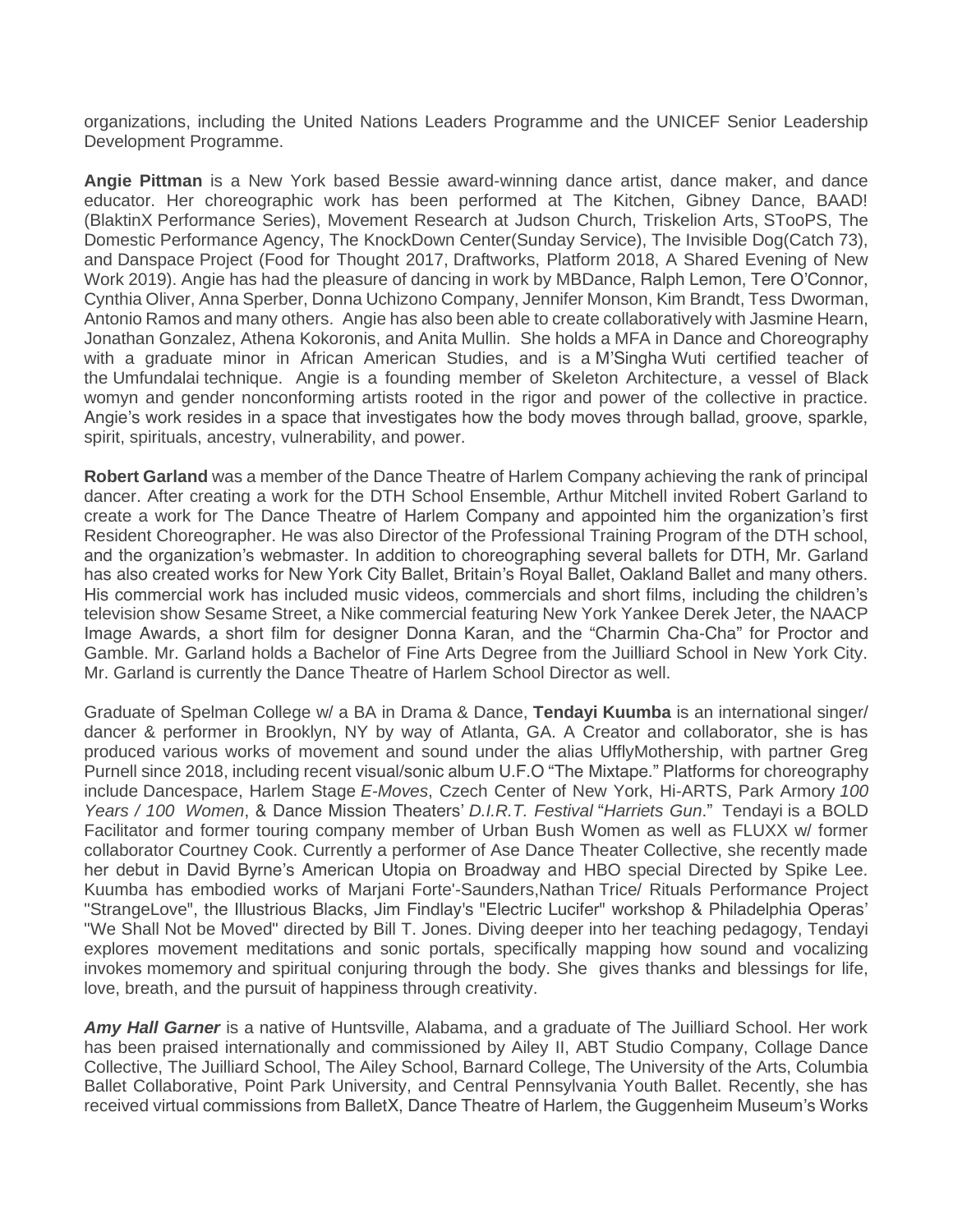& Process Digital Series, ABT Studio Company, Boulder Ballet and a virtual collaboration between Miami City Ballet and Paul Taylor American Modern Dance. She personally coached Grammy Award winner Beyoncé, providing additional choreography for The Mrs. Carter Show World Tour. Theatrical choreography credits include: The Color Purple (Milwaukee Repertory Theater) and Invisible Thread, associate choreographer (Second Stage Theater, NYC). In 2018, she was selected to participate in Alvin Ailey's New Directions Choreography Lab supported by the Ford Foundation. Garner was one of the first recipients of the Joffrey Ballet's Choreography of Color Award (now titled Winning Works). She is an adjunct professor at New York University's New Studio on Broadway at Tisch School of the Arts. Currently, Ms. Garner is a Virginia B. Toulmin Fellow at The Center for Ballet and the Arts.

**Amaniyea (Pamela) Payne** for over fifty years have built an impressive career and is a viable artistic force in the field of dance and is recognized for her many talents in the global dance communities as dancer, singer, consultant, researcher, director, mentor, producer, choreographer, arts educator, costume designer, healer and humanitarian.Known to many in the African Dance genre as a "National Treasure", Amaniyea have been the recipient of many awards, which speaks to her career achievements. As an artist extraordinaire, her style of dance evolves from natural rhythmic movements based and influenced by dances and cultures of the African Diasporas.

She has studied/trained, performed and toured globally with prominent companies and well-known music and dance legends, such as Stevie Wonder, Cab Calloway, Ben Harper, Bunny Wailers, Lindy-hop innovators Norma Miller, Frankie Manning, Momma Lou Parks, Mickey Davidson and Muntu Dance Theatre of Chicago to name a few. In her long-life learning pursuits Ms. Payne have collaborated with artists and organizations in the field of education, mentorship, cultural and performing arts throughout the Diasporas, focusing on finding new ways to translate dance for the stage while also preserving and respecting traditional parameters for performance.

Having a deep sense of responsibility to honor the legacy of great expressions of dance, Amaniyea respectfully continues to provide uplifting cultural initiatives to various communities including youth, teens and adults that aids in the development of the future generations of dancers/artists who will carry the aesthetic and spiritual base of African Centered Movements as it relates to World Dance.

**NIC Kay** is from the Bronx. They currently reside in New York. NIC is a performer and conceptual choreographer. They are a person who makes performances and creates and organizes performative spaces. NIC Kay began their career as an actor and performer working with playwrights, choreographers, designers, and conceptual artists. NIC's studio practice choreographically highlights and meditates on Black life in relationship to space, social structures, and architecture through centering embodied practices.

**Alice Sheppard** took her first dance class in order to make good on a dare; she loved moving so much that she resigned her academic professorship in order to begin a career in dance. She studied ballet and modern with Kitty Lunn and made her debut with Infinity Dance Theater. After an apprenticeship, Alice joined AXIS Dance Company where she toured nationally and taught in the company's education and outreach programs.

Since becoming an independent artist, Alice has danced in projects with Ballet Cymru, GDance, and Marc Brew in the United Kingdom. In the United States, she has worked with Full Radius Dance, Marjani Forté, MBDance, Infinity Dance Theater, and Steve Paxton.

As an emerging and Bessie award-winning choreographer, Sheppard creates movement that challenges conventional understandings of disabled and dancing bodies. Engaging disability arts, culture, and history, she is intrigued by the intersections of disability, gender, and race. In addition to performance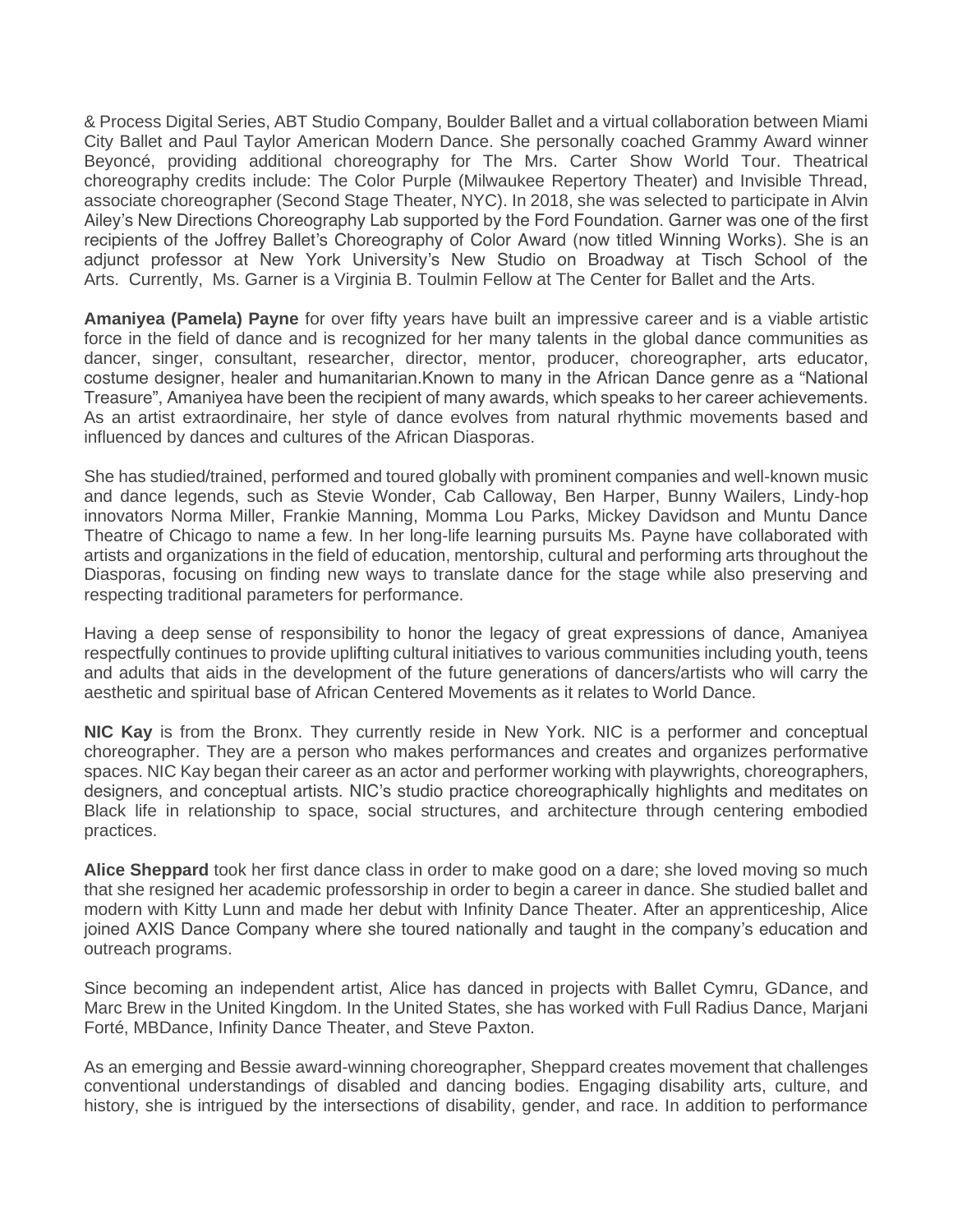and choreography, Sheppard is a sought-after speaker and has lectured on topics related to disability arts, race and dance. Her writing has appeared in the New York Times and in academic journals.

**Christal Brown** (Mother|Artist|Educator|Disciple|Coach) is the Founder of INSPIRIT, Project: BECOMING, the creator of the Liquid Strength training module for dance, an Associate Professor of Dance at Middlebury College, and the CVO of Steps and Stages, LLC. Brown is a native of Kinston, North Carolina, where she remembers accompanying her mother to NAACP meetings and performing at Black Caucus rallies. This early exposure to social responsibility innately produced a strong desire in Brown to put her gifts to work for the greater good. Brown earned her BFA in Dance and minor in Business from the University of North Carolina at Greensboro and her MFA in New Media Art and technology from Long Island University. Brown's evolution combines her creativity, educational gifts and love for people into a dynamic coaching, facilitation, and consulting practice designed to create vision and sustain change.

**Edisa Weeks** is a choreographer, educator, curator and founder of DELIRIOUS Dances. She creates interdisciplinary interactive work, that explores our deepest desires, darkest fears and sweetest dreams. Her work has been performed in a variety of venues including the Brooklyn Botanic Garden, Works & Process at the Guggenheim Museum and Mount Tremper Arts; as well as in swimming pools, storefront windows, senior centers, sidewalks and living rooms. Weeks grew up in Uganda, Papua New Guinea and Brooklyn, NY, and has a BA from Brown University, and received a full fellowship to attend New York University's TISCH School of the Arts where she obtained an MFA in choreography. She has had the joy of performing with Annie–B Parsons Big Dance Theater, Bill T. Jones/Arnie Zane Dance Co., Dance Brazil, Homer Avila, Jane Comfort, Jon Kinzel, Muna Tseng, Reggie Wilson Fist & Heel Performance Group, Sally Silvers, Spencer/Colton Dance, among others. In addition, she danced in the 2016 "Bessie" award-winning performance by The Skeleton Architecture. She is on the Board of Directors for Movement Research and is an Associate Professor of Dance at Queens College, where she teaches modern technique, improvisation, choreography and mentors emerging artists.

### **About Black Dance Stories**

**Black Dance Stories** (**BDS**) is a community working together to support, uphold, highlight, and celebrate Black creatives. They are committed to providing a platform to amplify Black creatives' voices and stimulate conversations around timely issues across the African Diaspora. Through its free, public weekly story sharing series and a variety of education and networking programs, Black Dance Stories fosters community, solidarity, cultural exchange and highlights the work and humanity of Black artists. It launched in June 2021 in response to Black dance artists' need to talk about life during COVID-19 and support the Black Lives Matter movement. The series is consistent with Black artists' tradition of finding a way to amplify their voices during turbulent times. When civil, moral, and social freedoms are challenged and stifled, Black artists find ways to use their talents as activism. Founder and co-creator Charmaine Warren reminds weekly viewers: "Black dance artists have not been quiet since. Black dance artists have been doing the work. Black dance artists continue to make work. To stay involved, we will hold weekly impromptu discussions and tell stories—Black Dance Stories. This is one action—we will stay involved."

Black Dance Stories has featured pioneering dance and movement artists including Kyle Abraham, Oluwadamilare "Dare" Ayorinde, Camille A. Brown, Ayodele Casel, nora chipaumire, Lorenzo "Rennie" Harris, Raja Feather Kelly, Bebe Miller, Kyle Marshall, Maria Bauman Morales, Okwui Okpokwasili, David Roussève, Abdel R. Salaam, Jason Samuels Smith, Marjani Forté-Saunders, Jawole Willo Jo Zollar, and more. The producing team consists of Black creatives in the arts, including Founder and Co-Creator Charmaine Warren, Co-Creator Kimani Fowlin, Graphic Designer Tony Turner, Publicist Cynthia Tate, Web Designer Gabe Dekoladenu, Director of Digital Media Makeda Smith, Video Producer Kaitlyn Chandler, and Director of Finance and Development Renee Redding-Jones. Antonio Burkett (International Interpreting) and Shannon Morrison (Morr Interpreting) have worked together to provide ASL interpreting services for Black Dance Stories.